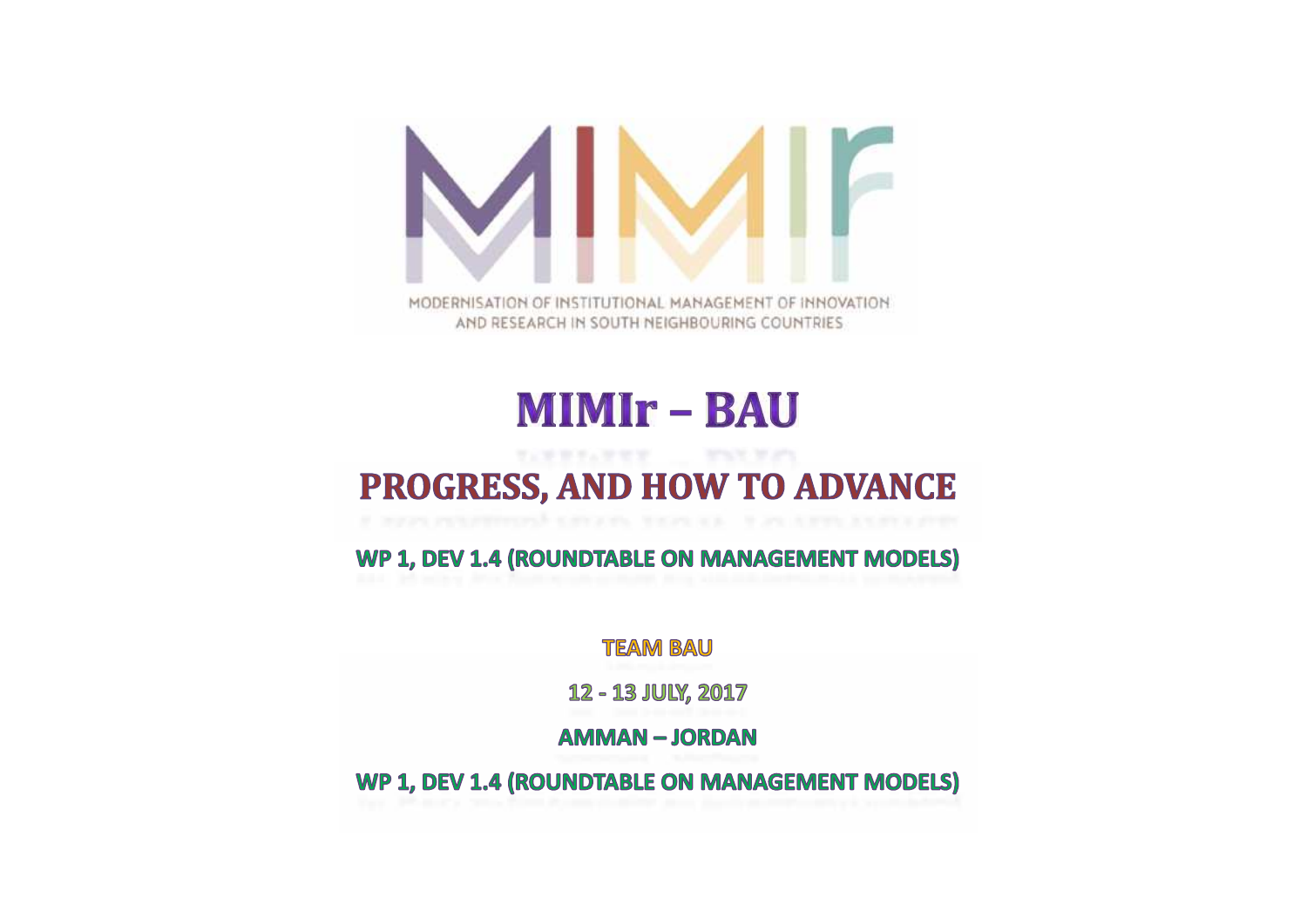# **Presentation Contents**

- **BAU in words words**
- **MIMIr-BAU, where we stand**
- **Progress made**
- **Concept of management Model**
- **Synergies and lessons learnt**
- **Roundtable; Expectations**

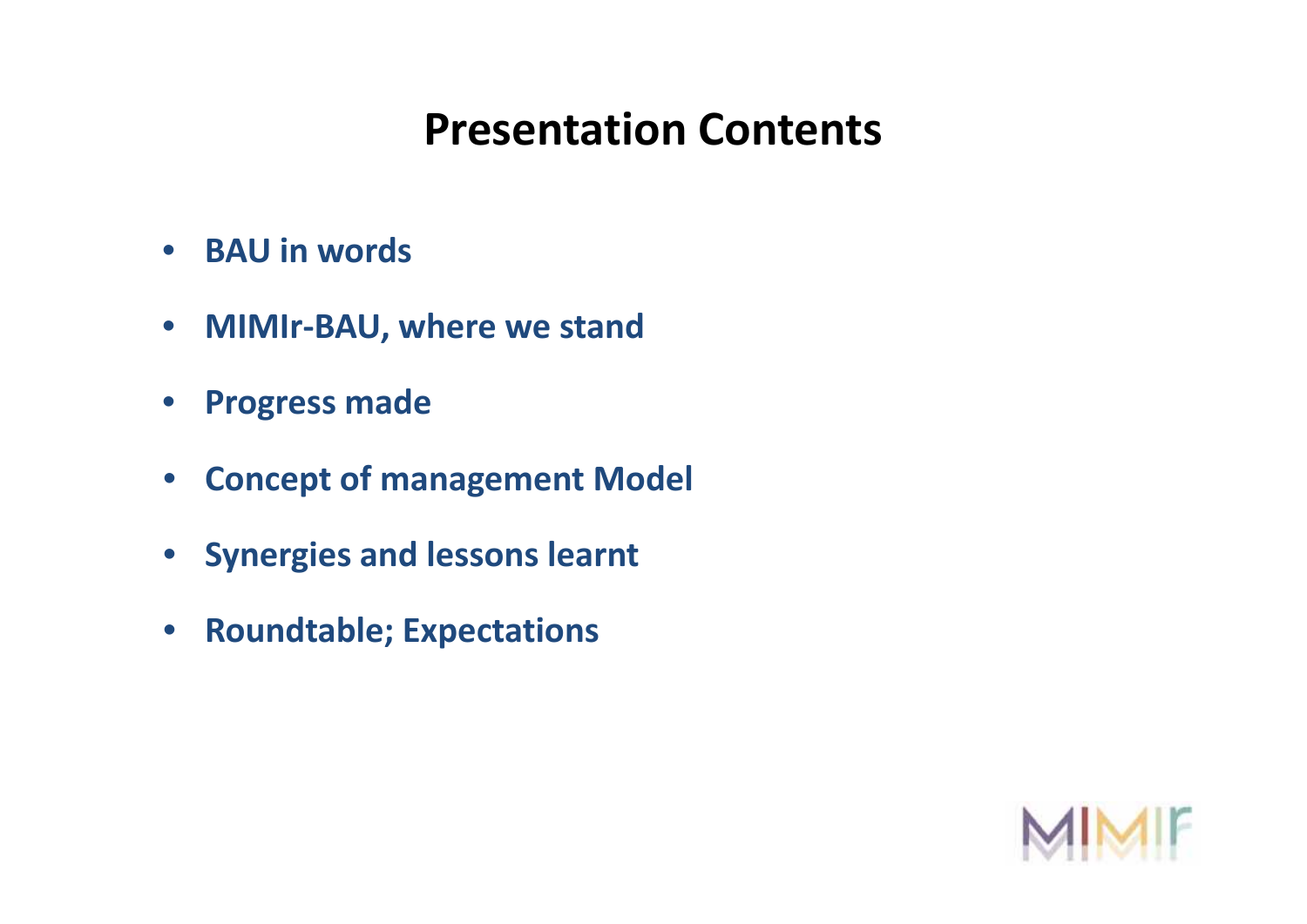# **BAU in words**

- **Applied university**
- **Diverse environment**
- **Geographically distributed**
- **Individual or small research teams university<br>environment<br>bically distrik<br>al or small respearch**<br>**Post Research**
- **Absence of Research Office**
- **No technology transfer office**
- **MIMIr; opportunity of improvement**



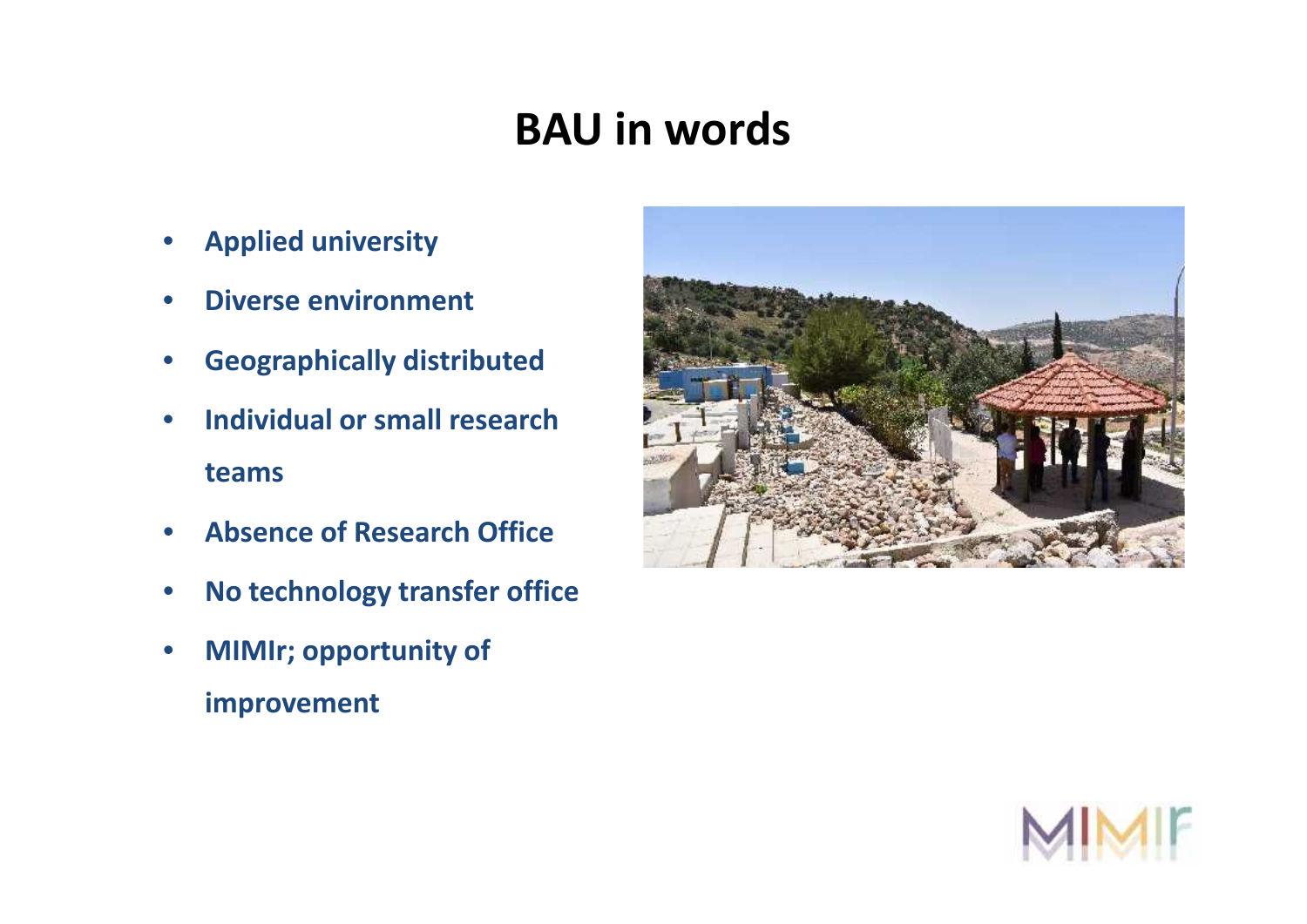#### **MIMIr-BAU, where we stand**

#### **Accomplished**

- **Formalities, and team formulation •** Formalities, and team<br>
formulation<br>
• Data collection and management
- 
- **Participated in study visits and**<br> **•** conferences (WP1 Dev 1.2) **conferences (WP1 – Dev 1.2)**
- **•** Equipment and virtual platform **Figure 1.1 The State of Terminal Point 1.1 The State 1.1 The State 1.1 The State 1.1 The State 1.1 The State 1.1 The State 1.1 The State 1.1 The State 1.1 The State 1.1 The State 1.1 The**
- **Research and invocation in Jordan** •
	- **- Dr. Rana (WP 1 – Dev 1.3)**

#### **On-going**

- **Preparing for**
- **Research and Tech transfer offices <sup>1</sup> Dev** ••**transfer**••
	- **A concept for innovation center**
	- **Exploring possible synergies**

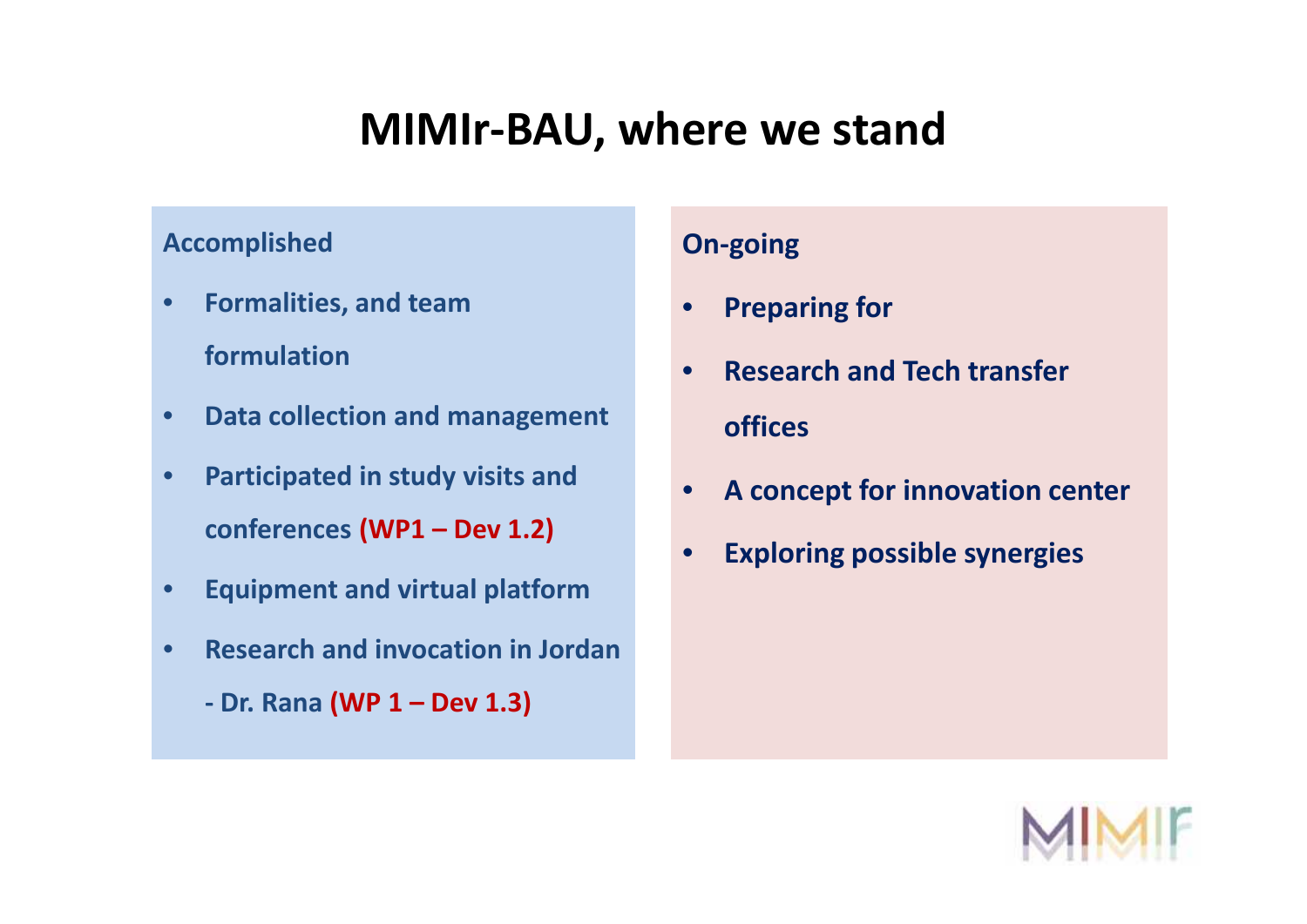**University of Barcelona (WP1 – Dev 1.2)**

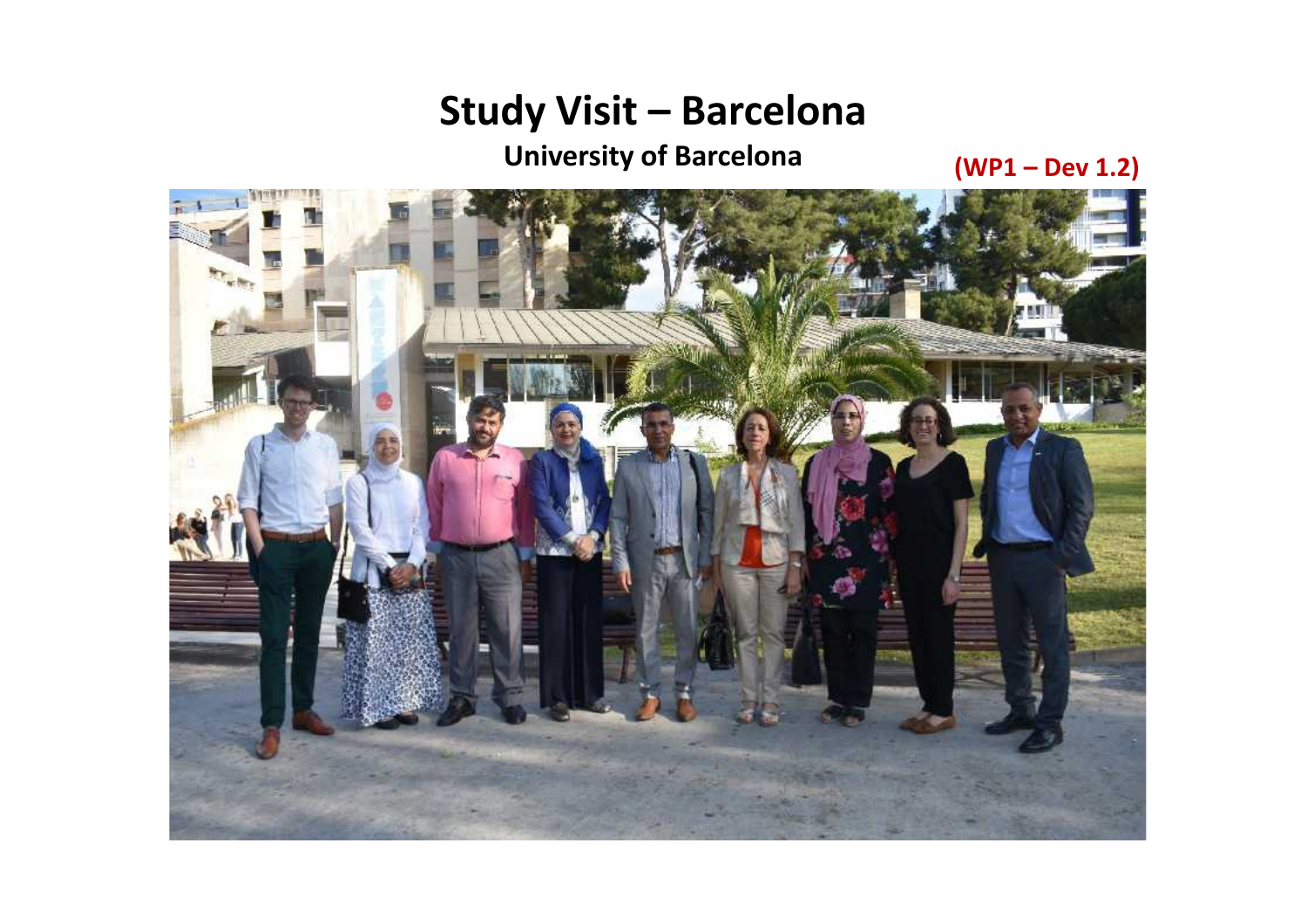**Union for the Mediterranean (WP1 – Dev 1.2)**

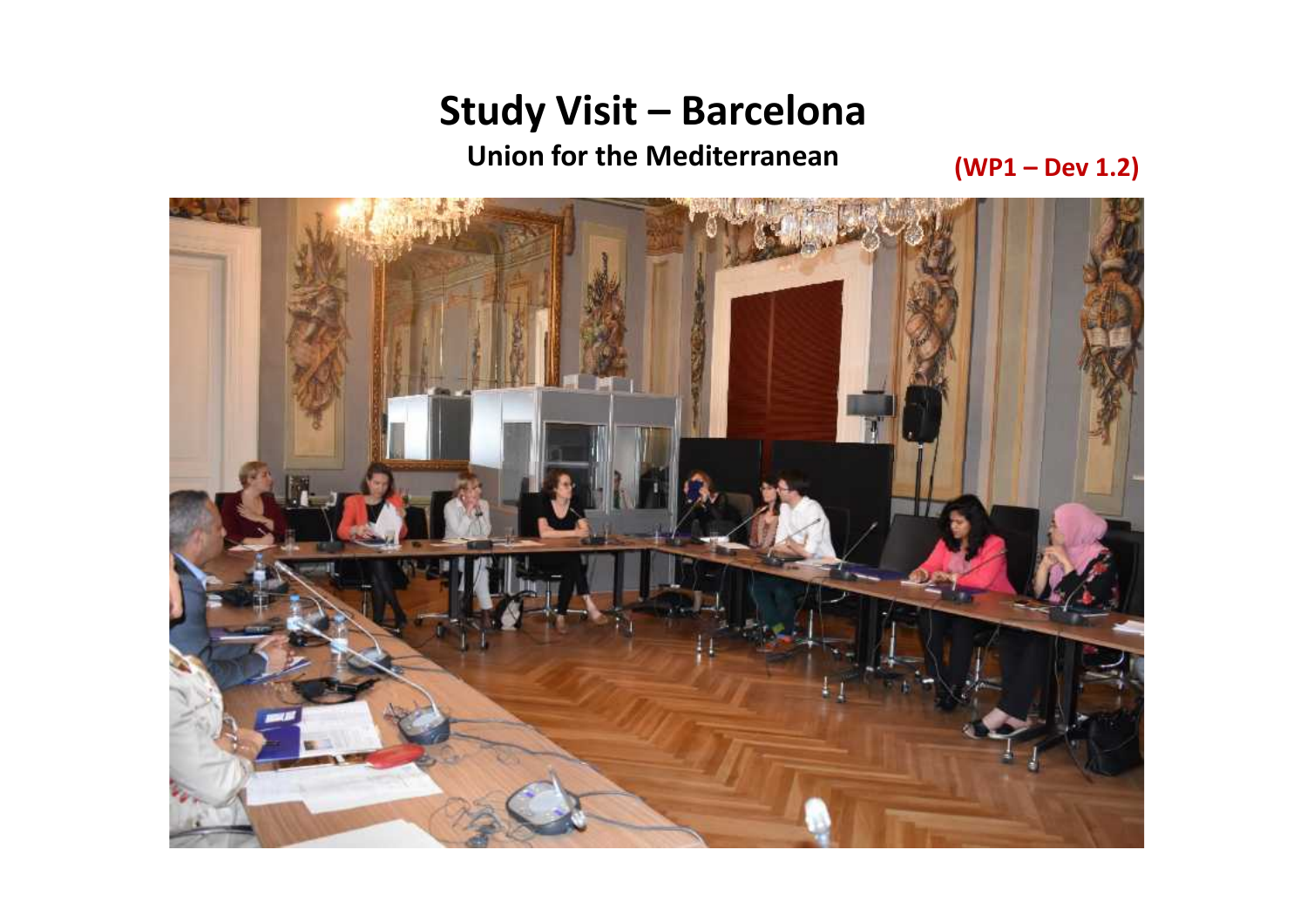# **Progress made**

- **Intangible**
	- **better understanding of MIMIr better**
	- **Established networks with partners**
- **Tangible**
	- **Final technical specifications (matching the purpose and budget)**
	- **Draft concept of the virtual platform**
- **Draft concept on research and tech transfer offices Established networks with partners<br>Final technical specifications (matching the<br>Draft concept of the virtual platform<br>Draft concept on research and tech transfer<br>Concept for the management model** 
	- **Concept for the management model**

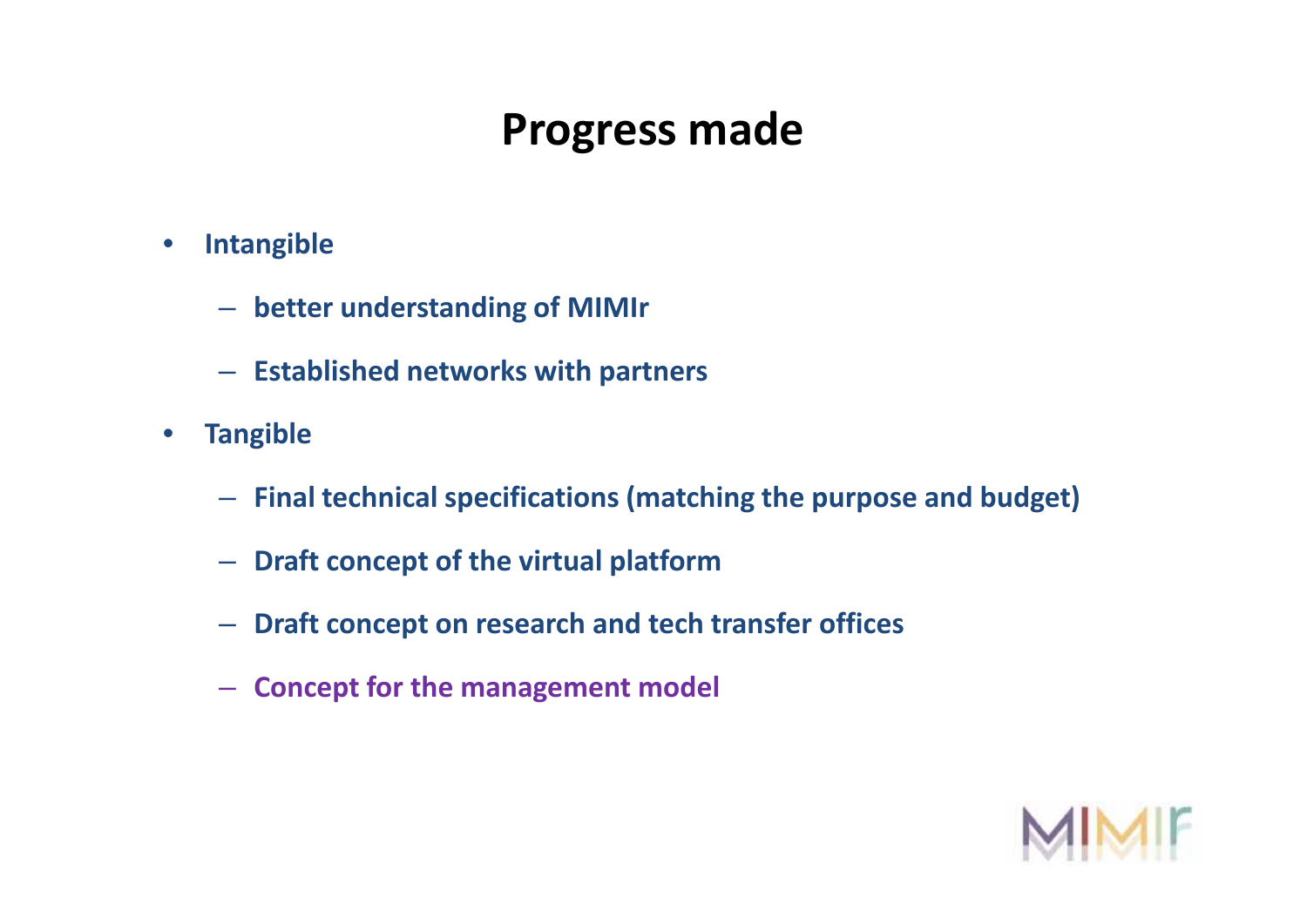#### **Concept for the management model**



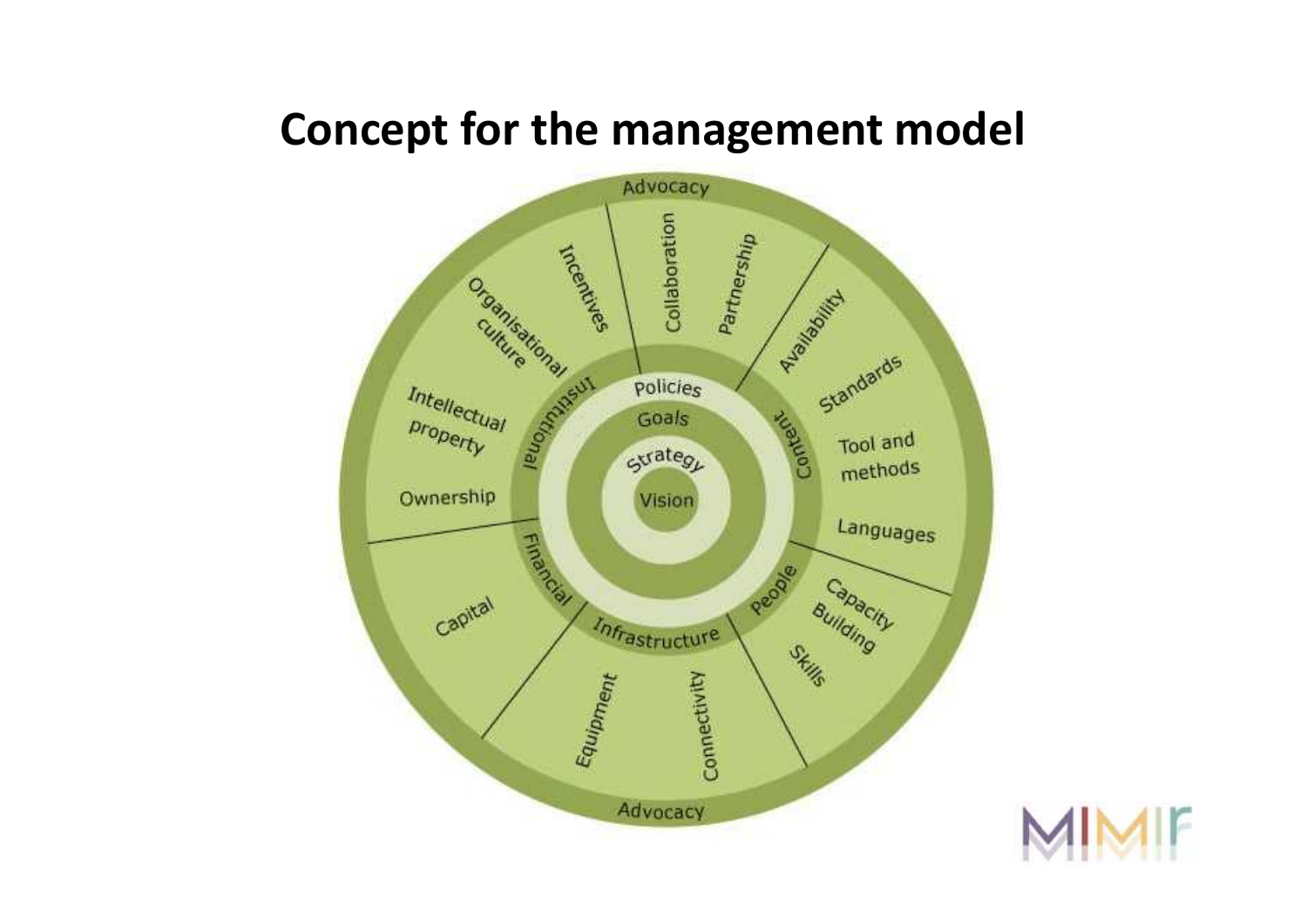#### **Management model – Work flow**



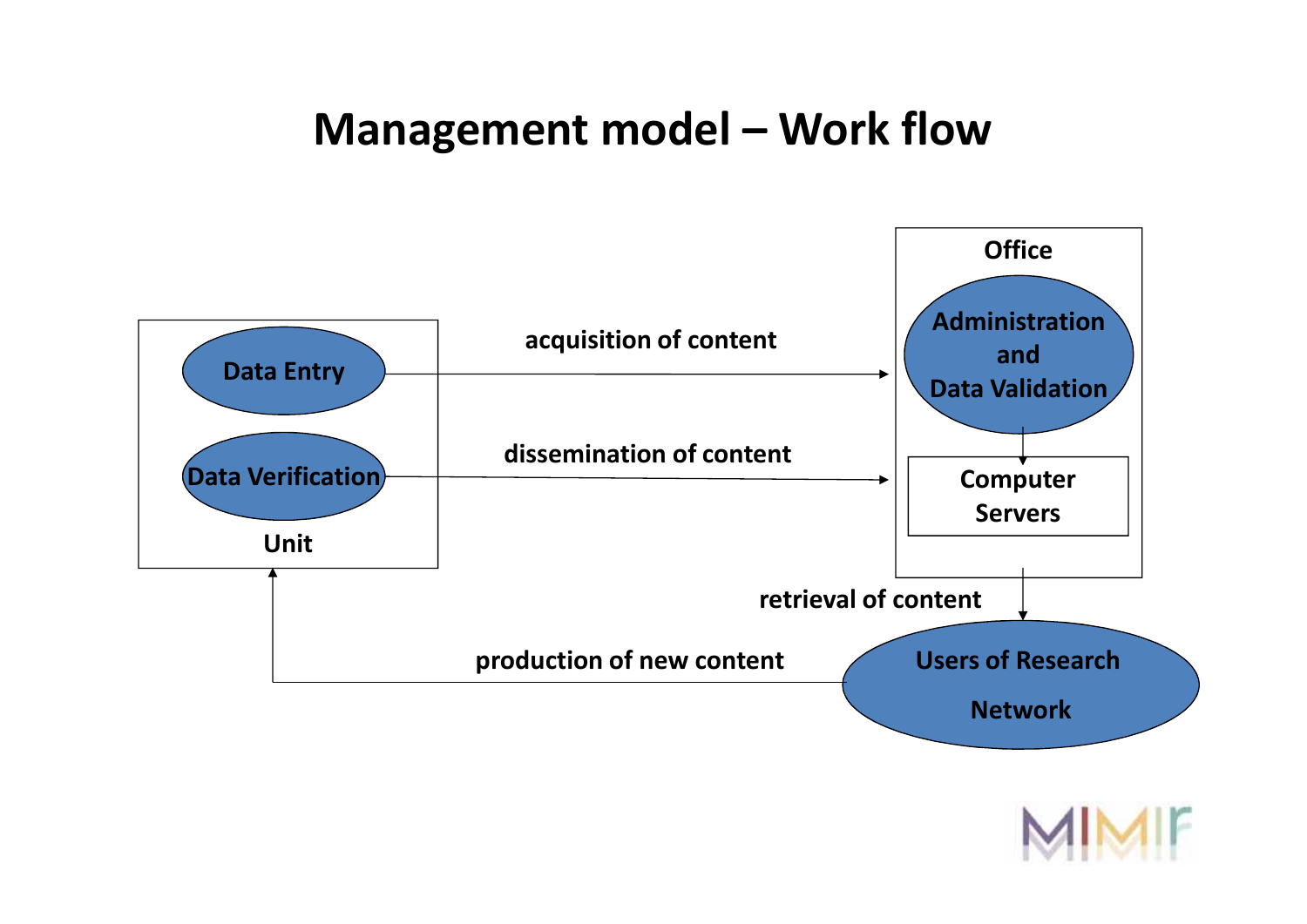# **Synergies and lessons learnt**

- **Synergies**
	- $-$  Sharing the specifics
	- **Comprehensive but customized platform** –**Comprehensive**
	- **Within Jordan but reaching out to Morocco** –**Within to Morocco**
- **Lessons learnt**
	- **Present situation analysis is critical could be difficult** –**Present**
	- **Joining forces - based on mutual interest - is a must** –**Joining mutual**
	- **Study tours provided excessive insight, eg. Scientific Park in Barcelona** –**Study in Barcelona**

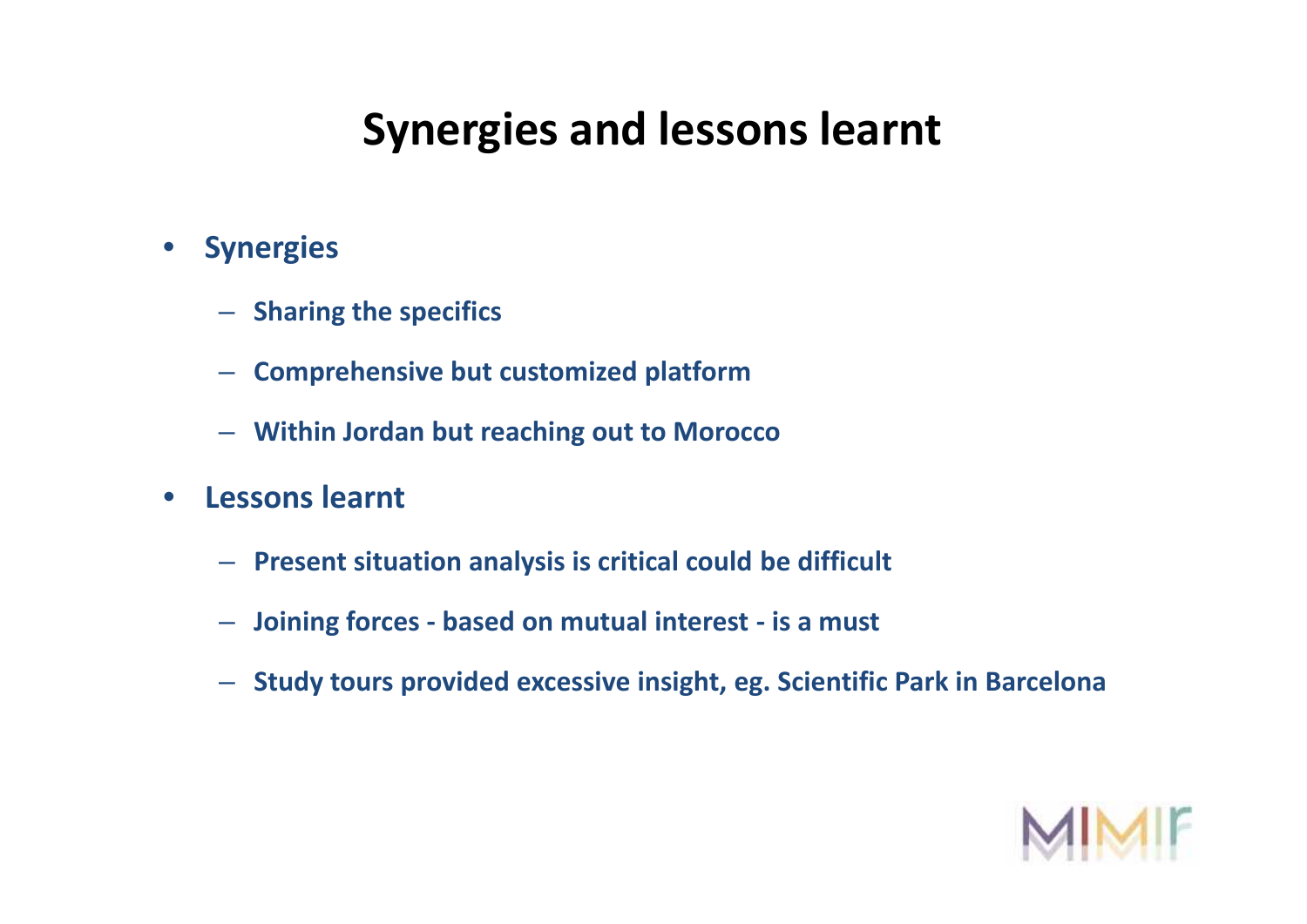**Scientific Park (WP1 – Dev 1.2)**

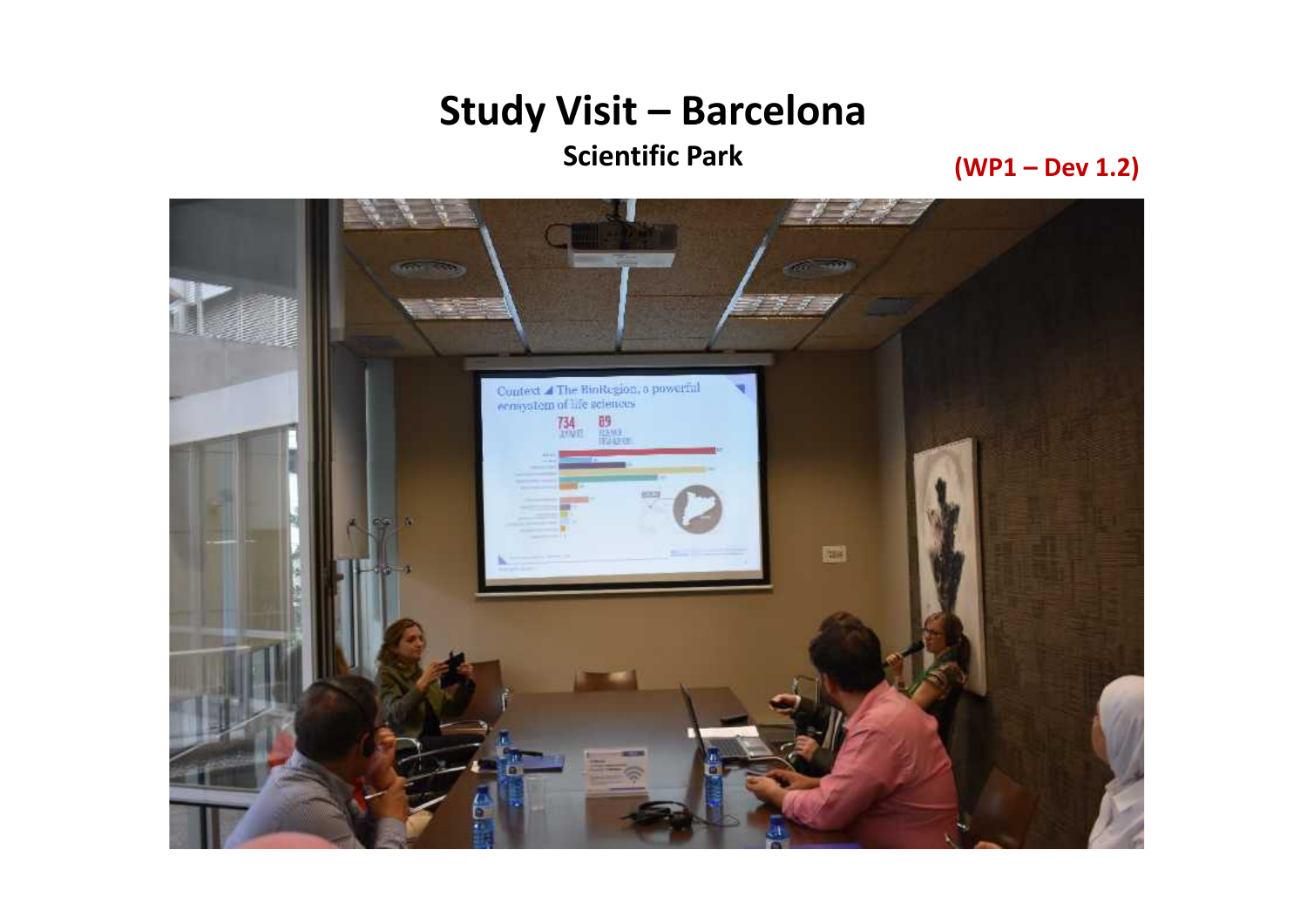**Scientific Park**

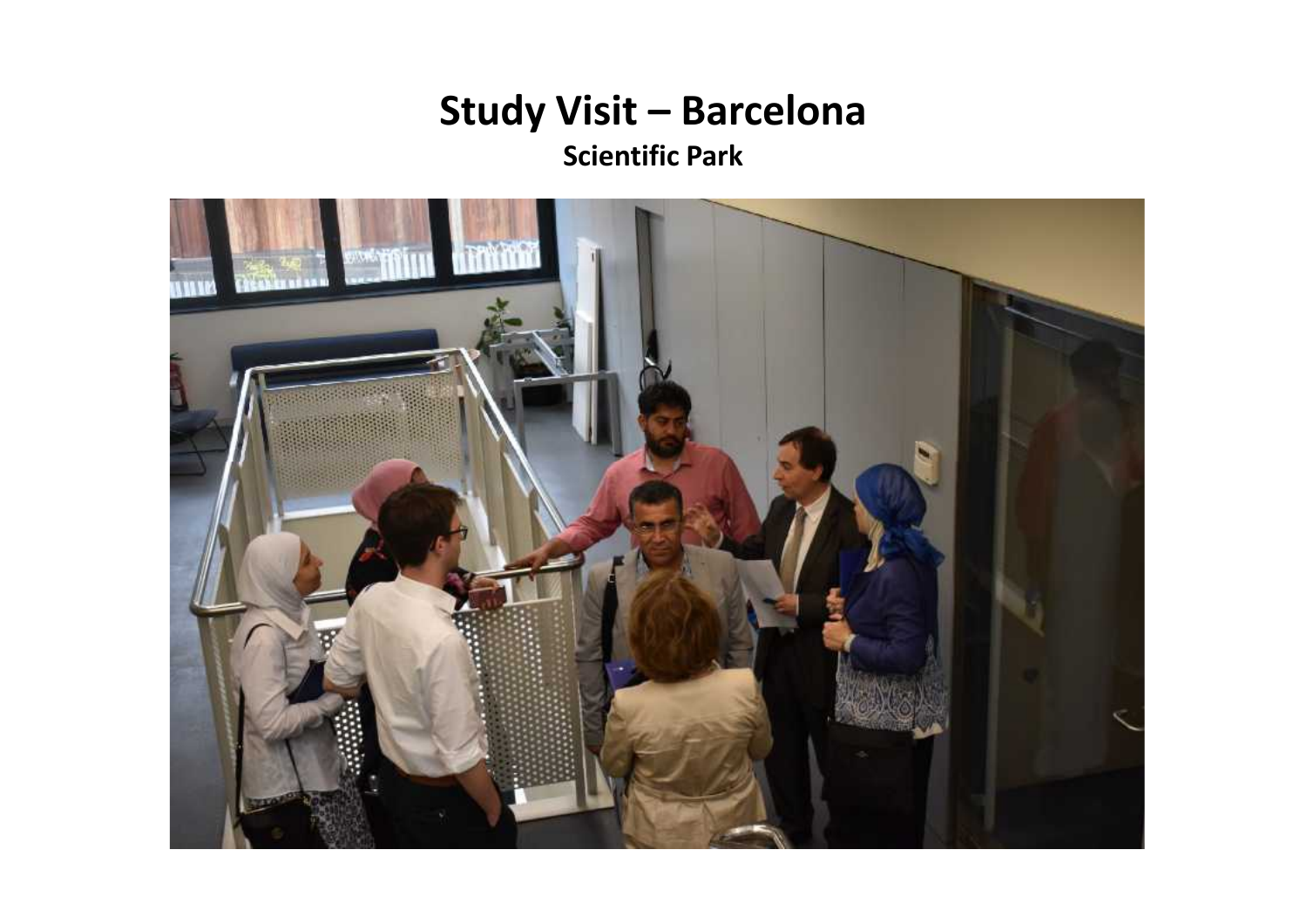**Roundtable; Expectations**

# **WP 1, DEV 1.4**

# **Roadmap for innovation and research**

# **management in partner countries**

#### **WP 3, DEV 3.1**

**Special Interest Team**